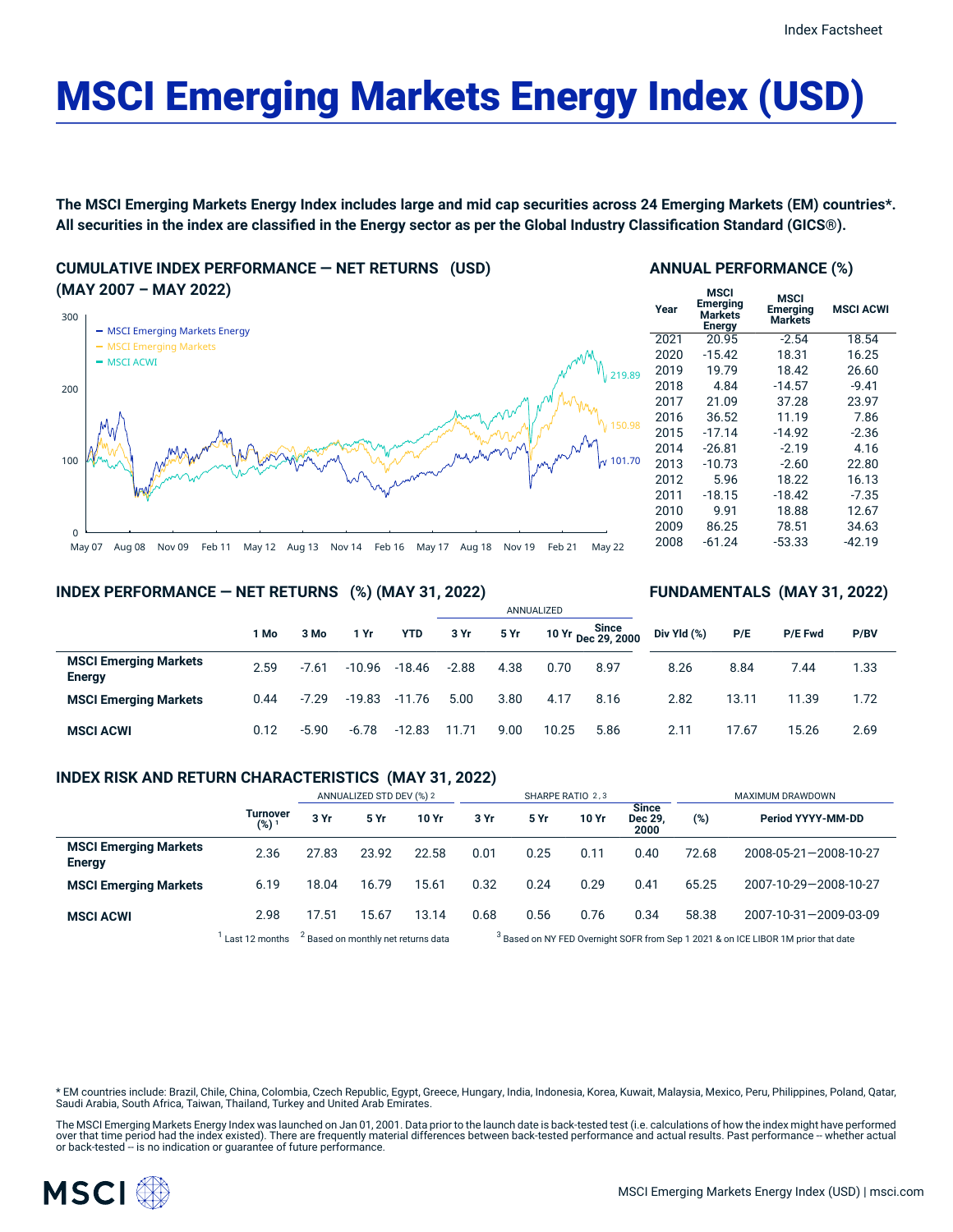## **INDEX CHARACTERISTICS**

|                 | <b>MSCI Emerging Markets Energy</b> |
|-----------------|-------------------------------------|
| Number of       | 52                                  |
| Constituents    |                                     |
|                 | <b>Mkt Cap (USD Millions)</b>       |
| Index           | 343.713.32                          |
| Largest         | 96.796.42                           |
| <b>Smallest</b> | 177.13                              |
| Average         | 6,609.87                            |
| <b>Median</b>   | 2.686.80                            |
|                 |                                     |

# **TOP 10 CONSTITUENTS**

MAY 31, 2022 Index Factsheet

| iing Markets Energy<br>52 |                            | Country   | <b>Float Adi Mkt Cap</b><br><b>USD Billions)</b> | Index<br>Wt. (%) |
|---------------------------|----------------------------|-----------|--------------------------------------------------|------------------|
|                           | <b>RELIANCE INDUSTRIES</b> | IN        | 96.80                                            | 28.16            |
| <b>USD Millions)</b>      | PETROBRAS PN               | <b>BR</b> | 30.21                                            | 8.79             |
| 343,713.32                | SAUDI ARAMCO               | <b>SA</b> | 27.04                                            | 7.87             |
| 96.796.42                 | PETROBRAS ON               | <b>BR</b> | 26.12                                            | 7.60             |
| 177.13                    | CHINA PETRO & CHEM H       | CN        | 11.71                                            | 3.41             |
|                           | PETROCHINA CO H            | CN        | 11.32                                            | 3.29             |
| 6,609.87                  | CHINA SHENHUA ENERGY H     | <b>CN</b> | 11.30                                            | 3.29             |
| 2,686.80                  | <b>PTT</b>                 | тн        | 11.17                                            | 3.25             |
|                           | SK INNOVATION CO           | <b>KR</b> | 8.86                                             | 2.58             |
|                           | PTT EXPLORATION & PROD     | TН        | 6.88                                             | 2.00             |
|                           | Total                      |           | 241.40                                           | 70.23            |

**MSCI FaCS**

# **FACTORS - KEY EXPOSURES THAT DRIVE RISK AND RETURN MSCI FACTOR BOX**



# **SUB-INDUSTRY WEIGHTS**





# MSCI ACWI IMI.



# **COUNTRY WEIGHTS**